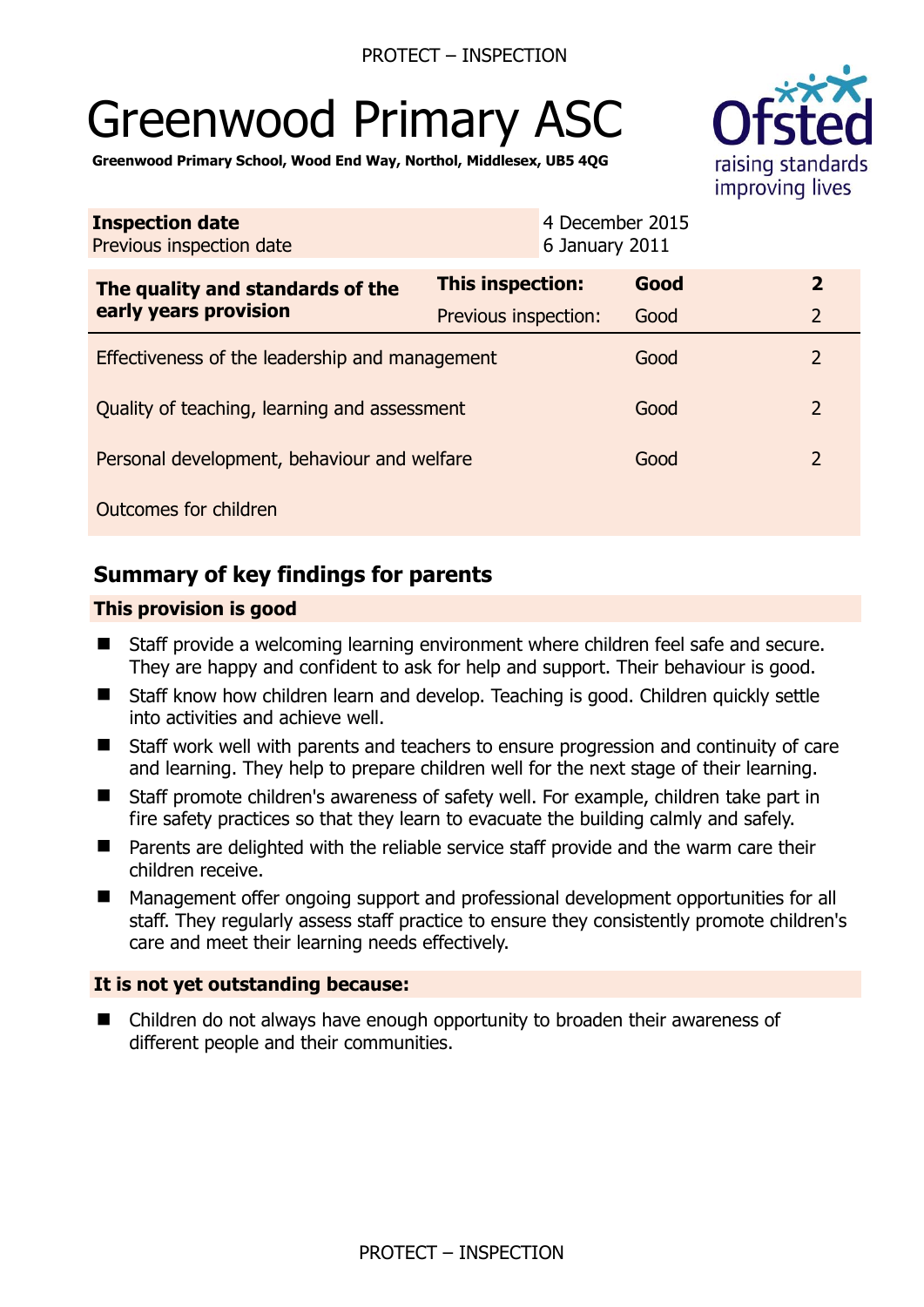## **What the setting needs to do to improve further**

#### **To further improve the quality of the early years provision the provider should:**

■ increase the range of planned activities and resources to further broaden children's understanding of different people and their communities.

#### **Inspection activities**

**The inspector observed activities in all** parts of the out-of-school provision. ■ The inspector spoke to some members of staff and children at appropriate times during the inspection and held meetings with the management team. ■ The inspector took account of the views of parents spoken to during the inspection. The inspector looked at children's

records, planning documentation and the provision's policies and procedures, including those related to the suitability of staff.

#### **Inspector**  Fatiha Maitland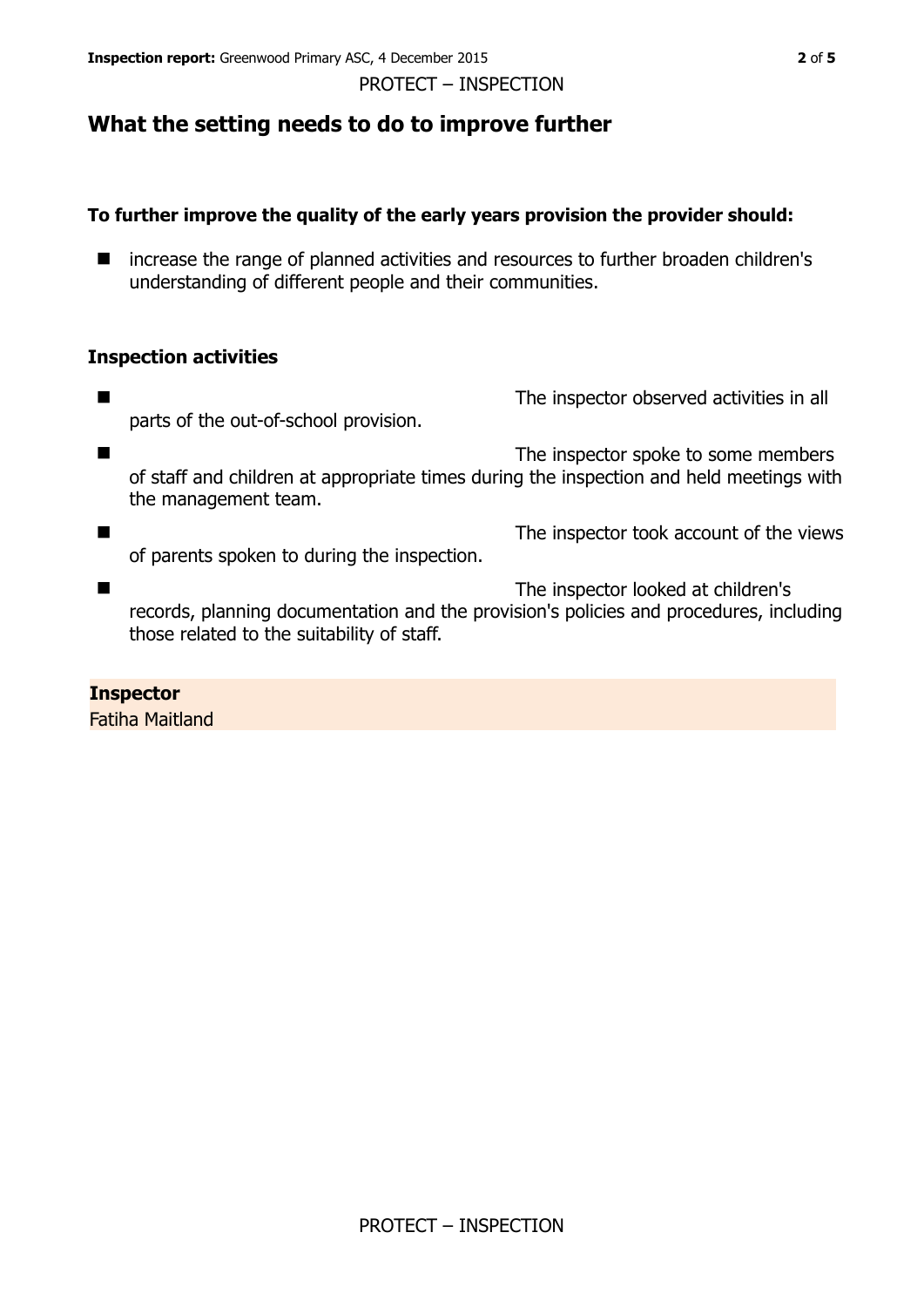### **Inspection findings**

#### **Effectiveness of the leadership and management is good**

Management are fully aware of their roles to meet all the requirements of the Early Years Foundation Stage. The manager offers guidance to staff and monitors their performance closely through regular observations of teaching and learning. She checks planning to ensure that children have access to stimulating activities and resources to support their learning. Safeguarding is effective. Robust recruitment procedures ensure adults working with children are suitably checked. Staff have a good knowledge of safeguarding issues and understand the correct procedures to follow if they have any welfare concerns about a child. The staff are enthusiastic about the support they provide to children. They make good use of training opportunities to increase their knowledge and skills, and to enhance good practice. Staff and management take account of the views of parents, children and school staff to improve their service.

#### **Quality of teaching, learning and assessment is good**

Staff have a good understanding of the Early Years Foundation Stage. They use observations of children in their play and information from parents and their teachers to plan exciting experiences to suit children's needs and abilities. Staff engage well with children in their play and offer suggestions to extend their learning. Children listen attentively and respond well to instructions. They are interested and motivated to try. For example, in a game using a parachute, children enjoyed the opportunity to create their own game, using their mathematical skills to describe position and direction. Children engage well in stories and talk about favourite characters and events. Planned activities encourage children to use their imagination and to solve problems. Staff welcome parents into the provision and give them suitable feedback about how their children have been.

#### **Personal development, behaviour and welfare are good**

Staff build positive relationships with parents and children. They ensure that all children, including those who come from different cultural backgrounds mix well and play together in harmony. Staff help children know right from wrong, promote good behaviour and attitudes to learning and to respect the views of others. Children are self-assured as they move around the setting. They choose their favourite activities and spend time interacting with their friends. Staff undertake regular risk assessments for the premises and resources, including fire safety checks to identify and eliminate any hazards. Children enjoy healthy snacks and the good opportunity to talk about their favourite food and cooking recipes.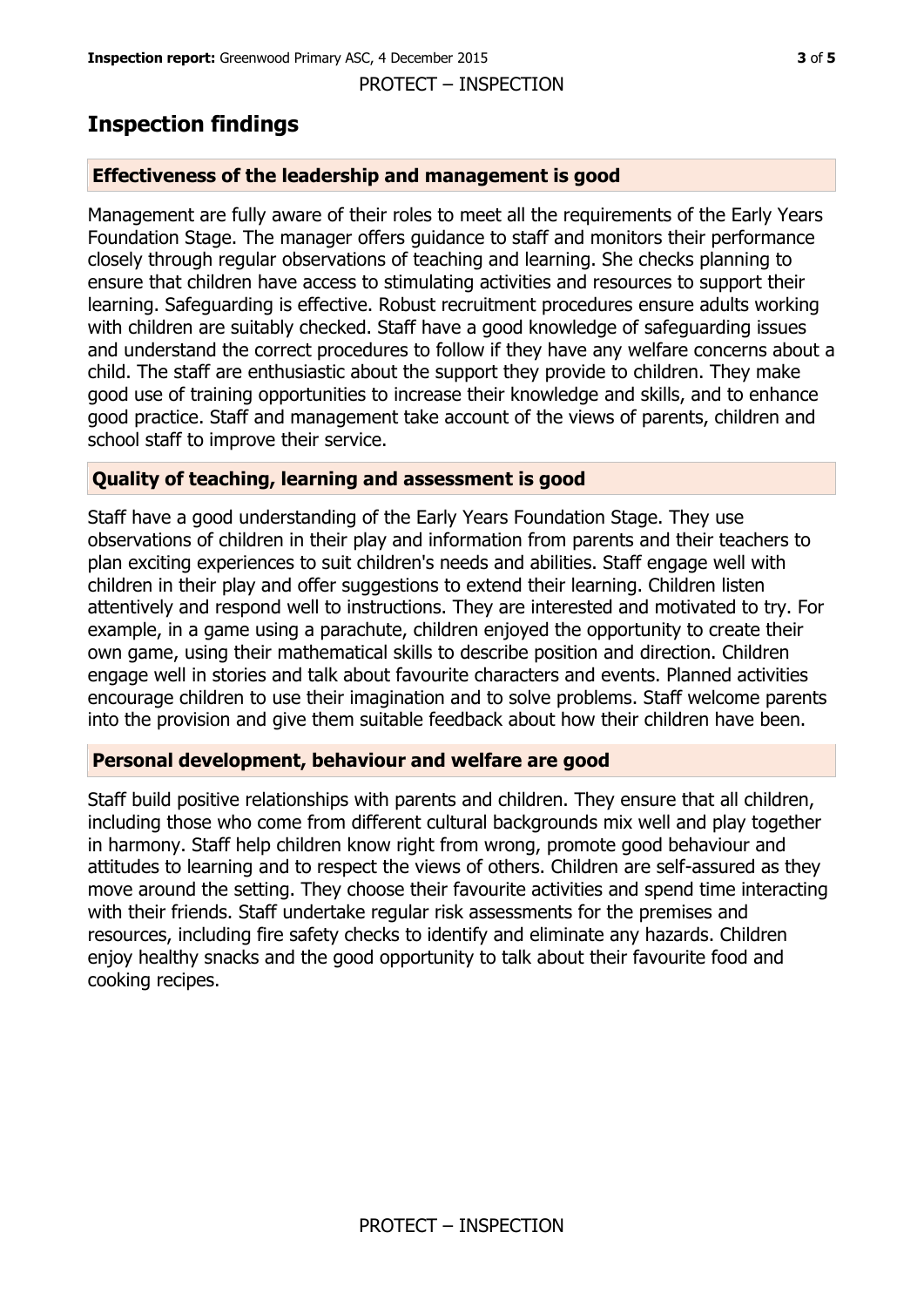# **Setting details**

| Unique reference number       | EY398744                            |
|-------------------------------|-------------------------------------|
| <b>Local authority</b>        | Ealing                              |
| <b>Inspection number</b>      | 830917                              |
| <b>Type of provision</b>      | Out of school provision             |
| Day care type                 | Childcare - Non-Domestic            |
| Age range of children         | $4 - 8$                             |
| <b>Total number of places</b> | 27                                  |
| Number of children on roll    | 18                                  |
| <b>Name of provider</b>       | Special Treasures Childcare Limited |
| Date of previous inspection   | 6 January 2011                      |
| <b>Telephone number</b>       | 07931 320721                        |

Greenwood Primary ASC registered in 2010. It operates from within Greenwood Primary School in the London Borough of Ealing. The setting is open to children during school term, from 8am to 8.45am and from 3.30pm to 5.45pm, five days a week. The provider employs five members of staff who hold early years qualifications from level 2 to level 5.

This inspection was carried out by Ofsted under sections 49 and 50 of the Childcare Act 2006 on the quality and standards of provision that is registered on the Early Years Register. The registered person must ensure that this provision complies with the statutory framework for children's learning, development and care, known as the Early Years Foundation Stage.

Any complaints about the inspection or the report should be made following the procedures set out in the guidance 'Complaints procedure: raising concerns and making complaints about Ofsted', which is available from Ofsted's website: www.gov.uk/government/organisations/ofsted. If you would like Ofsted to send you a copy of the guidance, please telephone 0300 123 4234, or email enquiries@ofsted.gov.uk.